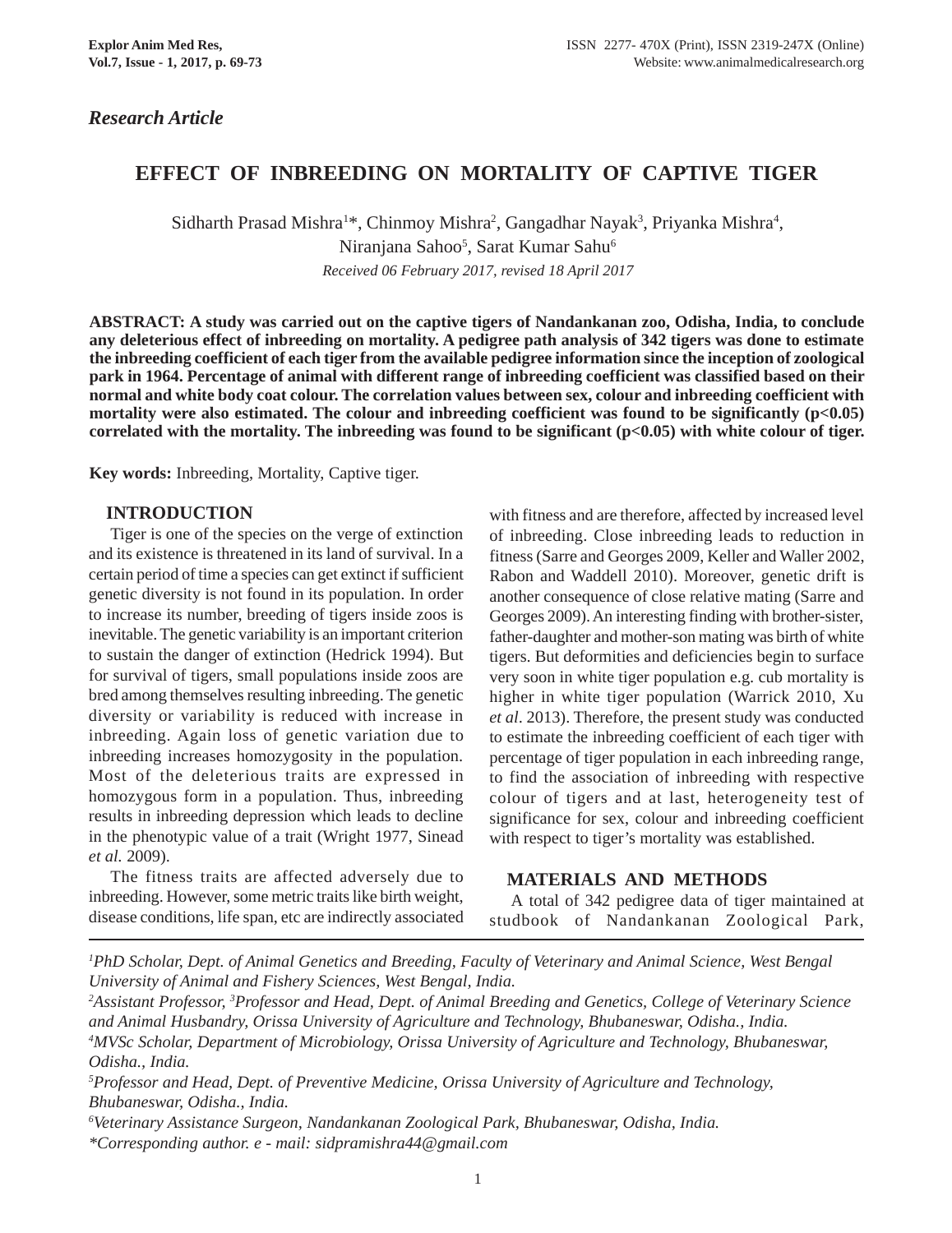Bhubaneswar, Odisha from 1964 to 2015 were collected and used in this present research endeavor. The pertaining information of sire, dam, date of birth, date of death, sex, colour of tiger used in this investigation were recorded from the available records of the zoo. Pedigree chart of 342 tigers was constructed to calculate inbreeding coefficient (F) of each tiger using path analysis method (Falconer 1996).

Using the established correlation formula by Becker (1975), correlation between inbreeding coefficient with birth weight, age at first parturition, age at first mating, parity, number of cubs born in life time, number of cubs live up to weaning, age at death, litter size, number of white cubs born in life time, gestation period, sex ratio of cubs, average inter parturition period were calculated respectively.

Based on the inbreeding coefficient (F) values (0.000- 0.049, 0.050 - 0.099, 0.100 - 0.149, 0.150 - 0.199, 0.200 - 0.249, 0.250 - 0.299 and 0.300 - 0.349) the entire population was divided into seven groups. Percentage of normal and white colored tigers in each group was estimated. Chi square test of heterogeneity (Snedecor and Cochran 1967) was applied to know the dependency of death on colour, sex and inbreeding coefficients as well as to find out the association of white colour and inbreeding coefficients at 5% level of significance.

## **RESULTS AND DISCUSSION**

It was found that the inbreeding coefficient of all tigers ranges between 0-0.315. The entire inbreeding coefficient was divided into 7 groups ranging from 0.000 - 0.049, 0.050 - 0.099, 0.100 - 0.149, 0.150 - 0.199, 0.200 - 0.249, 0.250 - 0.299 and 0.300 - 0.349 respectively. The number of tiger born along with their percentage in these range of inbreeding coefficient was determined. The total number of normal and white tiger born along with their percentage was calculated (Table 1). Moreover, the relationship of inbreeding coefficient with colour, survivability, death due to different disease conditions

and different reproductive traits of tigers were recorded. It was observed that the percentages of normal tigers (59.356 %) were higher as compared to that of white tigers (40.643 %). It was observed that in case of total number of tigers and normal orange colour tigers the percentage of born increases from 0.000 - 0.049 to 0.150 - 0.199 range of inbreeding coefficient then decreases sporadically while in case of white colour tigers the percentage of born increases from 0.000 - 0.049 to 0.200 - 0.249 range of inbreeding coefficient then decreases minutely.

The percentage of tiger death due to aged and disease condition was also calculated with respect to the inbreeding coefficient at each level. It was found that only 6.667 % of tigers were died due to increased age but remaining 93.333 % were died because of any disease condition. It was also found that the percentage of death due to any disease condition increases with the increase in the level of inbreeding coefficient (Fig. 1). It was determined that with the low range of inbreeding coefficient (0.000 - 0.099) the percentage of death due to any disease condition was low (12.585 %). But at higher range of inbreeding coefficient (0.200 - 0.299) the percentage of death increases to 43.197 % (Fig. 2). These indicate that the animals with higher inbreeding coefficient are more susceptible to any disease condition. The need for adequate levels of genetic diversity is a particular concern for endangered populations, primarily due to magnified effects of genetic drift and deleterious alleles as compared to larger populations (Hedrick and Kalinowski 2000). In natural environment, species that suffers from severe inbreeding faces an increased likelihood for extinction. However, in a captive environment these alleles are able to persist for much longer due to protection from outside threats (Lacy 1996). Therefore, it is equally important to maintain high genetic diversity in both captive and wild populations, not only for the salvation of a species, but also for the health of individuals. Based on the earlier data gained from

| Table 1. Percentage of tigers with variable colour at different inbreeding coefficient level. |  |  |  |  |
|-----------------------------------------------------------------------------------------------|--|--|--|--|
|                                                                                               |  |  |  |  |

| Sl. No. | <b>Inbreeding</b><br><b>Coefficient</b> | <b>Percentage of normal</b><br>orange colour tiger<br>with number | Percentage of white<br>colour tiger<br>with number | Percentage of<br>total tiger<br>with number |  |
|---------|-----------------------------------------|-------------------------------------------------------------------|----------------------------------------------------|---------------------------------------------|--|
|         | $0.000 - 0.049$                         | 14.778 (30)                                                       | 10.079(14)                                         | 12.865(44)                                  |  |
| 2       | $0.050 - 0.099$                         | 0.492(01)                                                         | 3.5997(05)                                         | 1.754(06)                                   |  |
| 3       | $0.100 - 0.149$                         | 11.822 (24)                                                       | 0(0)                                               | 7.017(24)                                   |  |
| 4       | 0.150-0.199                             | 27.093 (55)                                                       | 31.654(44)                                         | 28.947 (99)                                 |  |
| 5       | $0.200 - 0.249$                         | 16.256(33)                                                        | 32.374 (45)                                        | 22.807 (78)                                 |  |
| 6       | $0.250 - 0.299$                         | 21.674(44)                                                        | 22.302 (31)                                        | 21.929 (75)                                 |  |
| 7       | $0.300 - 0.349$                         | 7.881(16)                                                         | 0(0)                                               | 4.678(16)                                   |  |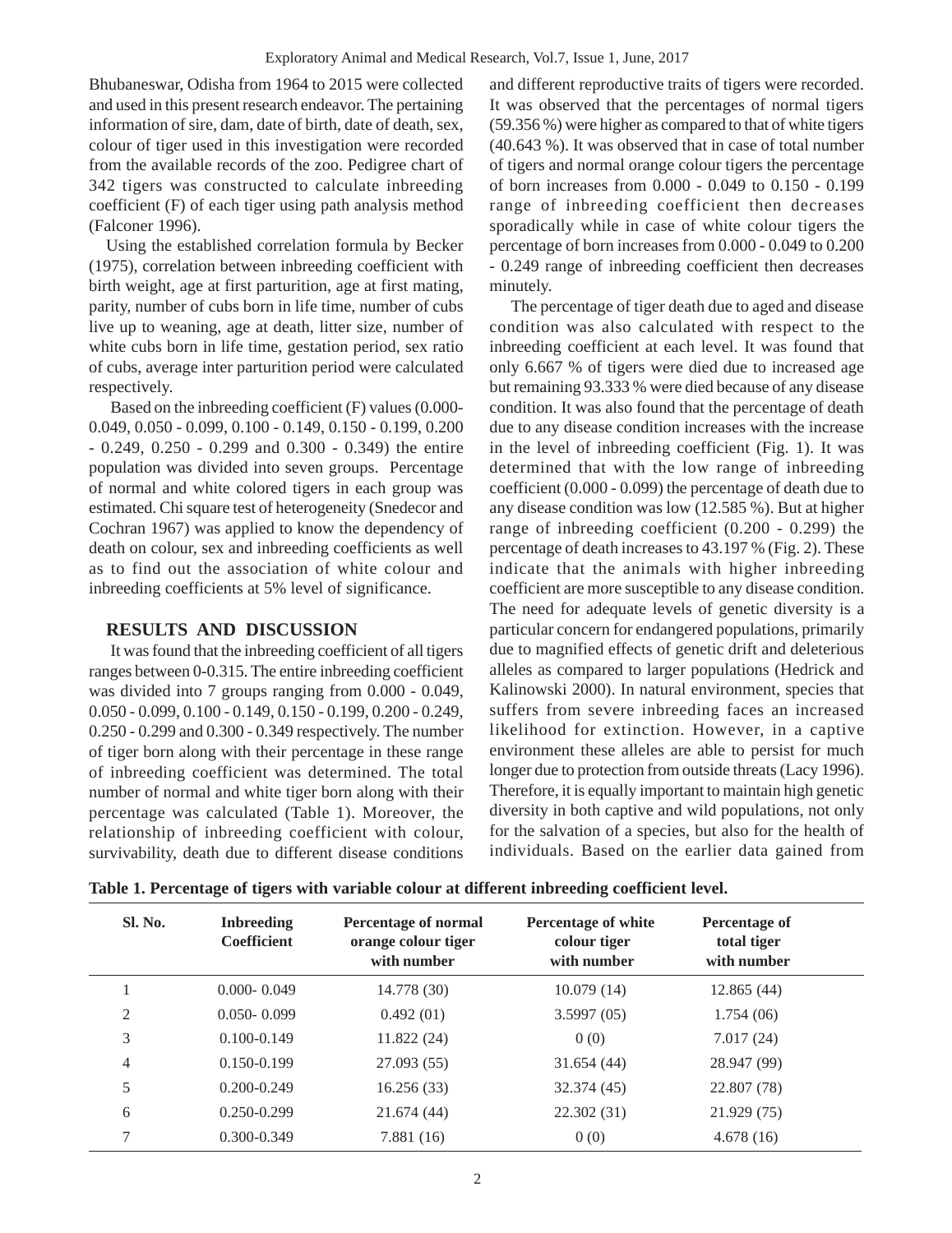| <b>Inbreeding</b><br>coefficient | <b>Normal</b><br>colour | White<br>colour | $\gamma^2$ -value |
|----------------------------------|-------------------------|-----------------|-------------------|
| $0.000 - 0.049$                  | 30                      | 14              |                   |
| $0.050 - 0.099$                  | 1                       | 5               |                   |
| $0.100 - 0.149$                  | 24                      | 0               | 43.34797*         |
| $0.150 - 0.199$                  | 55                      | 44              |                   |
| $0.200 - 0.249$                  | 33                      | 45              |                   |
| 0.250-0.299                      | 44                      | 31              |                   |
| $0.300 - 0.349$                  | 16                      | 0               |                   |

**Table 2.** χ**<sup>2</sup> -Test of heterogeneity for colour with respect to inbreeding coefficient.**

 $*p < 0.05$ 

microsatellite analysis, it was apparent that among the white tigers and orange tigers sampled, there was no statistically significant difference in heterozygosity. Though it is known that early captive white tiger populations originated through inbreeding, (Thornton *et al.* 1967), it was evident from earlier that not all white tigers presently in captivity were significantly inbred. The white colour tiger, a product of homozygosity due to inbreeding, was susceptible to different maladies as reported earlier (Warrick 2010) which is also supported by the present finding (Table 2). Likewise, inbreeding had an associationship with white colour of tigers (Table 3) was confirmed the findings (Carney 2013).

Death of the tiger were significantly ( $p < 0.05$ ) correlated with inbreeding. This is in agreement with previous findings that inbreeding affected various components of fitness traits in animal (Wright 1977). The dams with high inbreeding coefficient developed a good maternal behavior which result increased survival rate of the litter with reduced reproductive success (Dwyer 2008). In the present work, it was observed that litter size was positively correlated whereas age at death was negatively correlated with inbreeding coefficient. It is in agreement with the earlier study where maternal behavior of the dam increased because of the enhanced progesterone level which favours the survival of the offspring (Dwyer 2008). The maternal inbreeding of 119 zoo populations had a negative effect on fitness (Boakes 2006). The association between total inbreeding coefficient in dams with mortality at days  $7 (p < 0.05)$ , 30  $(p \le 0.05)$  and 90  $(0.10)$  was found to be statistically significant indicating that it would decrease the mortality risk of the litter (Quilicot 2009). Similar findings were observed with reduced litter size in wolf (*Canis lupus*) (Laikre 1999), Mexican wolf (*Canis lupus baileyi*) (Fredrickson *et al*. 2007) and red wolves (*Canis rufus*) (Lockyear *et al*. 2009, Rabon and Waddell 2010). The reduction of litter size in the captive tiger of Nandankanan

| <b>Condition</b> | <b>Features</b> | <b>Normal</b><br>death | Death due $\chi^2$ value<br>to disease |           |  |
|------------------|-----------------|------------------------|----------------------------------------|-----------|--|
| Colour           | Normal          | 17                     | 169                                    | 4.464554* |  |
|                  | White           | 4                      | 125                                    |           |  |
| Sex              | Male            | 7                      | 147                                    |           |  |
|                  | Female          | 14                     | 147                                    | 2.178854  |  |
|                  | $0.000 - 0.049$ | 8                      | 31                                     |           |  |
| Inbreeding       | $0.050 - 0.099$ | 0                      | 6                                      |           |  |
| coefficient      | $0.100 - 0.149$ | 3                      | 21                                     |           |  |
|                  | $0.150 - 0.199$ | 5                      | 94                                     | 18.58505* |  |
|                  | 0.200-0.249     | 0                      | 60                                     |           |  |
|                  | 0.250-0.299     | 4                      | 67                                     |           |  |
|                  | 0.300-0.299     | 1                      | 15                                     |           |  |

**Table 3.** χ**<sup>2</sup> -Test of heterogeneity for colour, sex and inbreeding coefficient with respect to mortality.**

 $*p < 0.05$ 

Zoo is comparable with the brown bear (Laikre 1996). A trend of lower litter size was visible in captive than free-ranging animals. Furthermore, with increased dam age, litter size was decreased in free-ranging populations (Lockyear *et al*. 2009).

However, in the present research work, from the studbook data it was not possible to make a comparison among different levels of inbreeding with survival at later stages of weaning. It may be proposed that the deleterious effects of inbreeding are expected to be less severe in species/populations which have a history of inbreeding. This suggests that the inbreeding effects for the tiger leads to its smaller litter size reduction as it is bred in captivity. Antagonistic report of reduced trend for litter size due to inbreeding was observed for the lynx (Laikre 1999). Since no significant correlation was found, it can be assumed



**Fig. 1. Column diagram of number of different colour of animals died at each level of F.**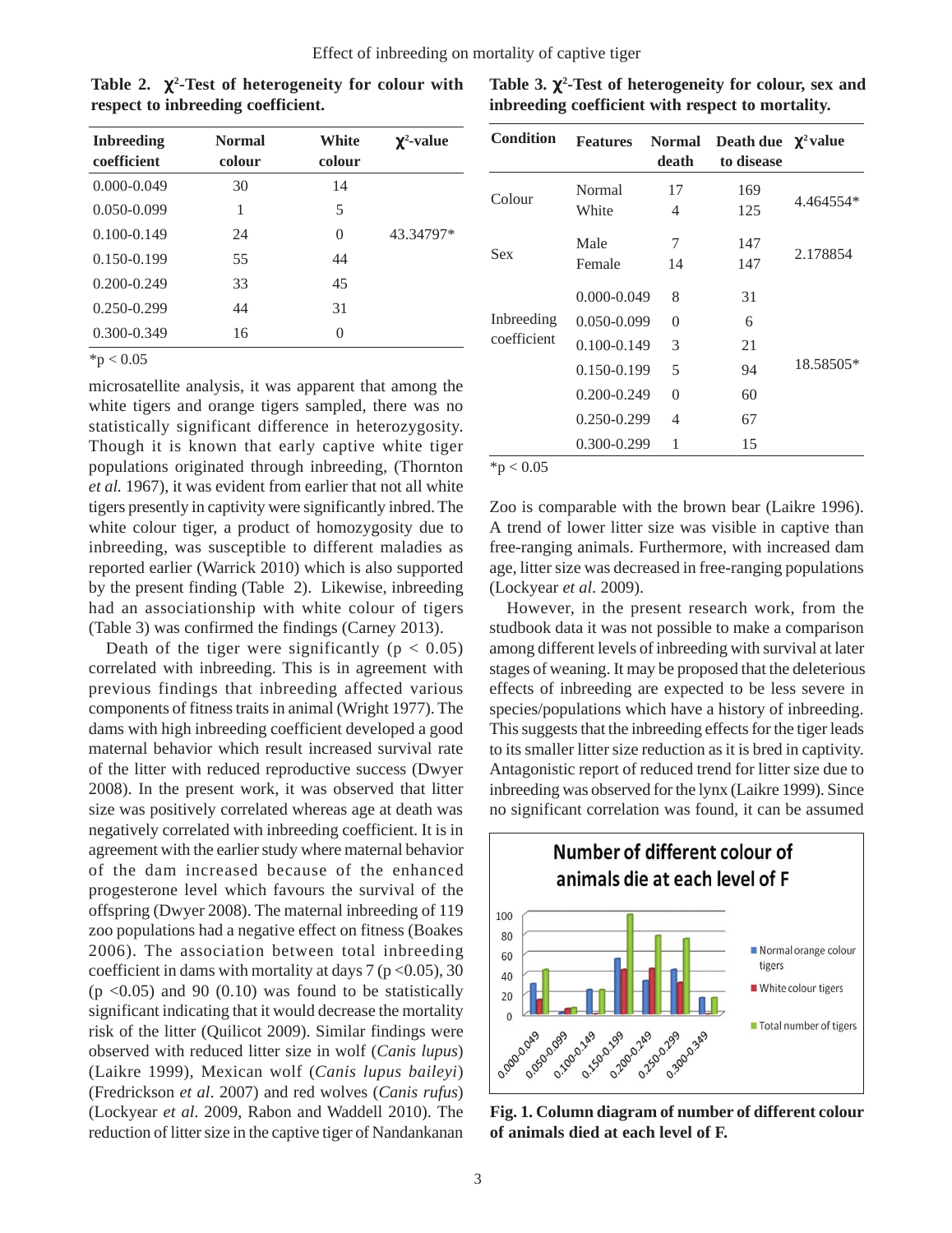

**Fig. 2. Pie Chart depicting the percentage of animal died with increase in F.**

that inbreeding in lynx does not have a large impact on litter size that leads to reduced in the population.

#### **CONCLUSION**

Inbreeding has adverse effect on survivable of tigers that may lead to its extinction. In order to save tigers, planned breeding should be made, with an utmost care to avoid brother-sister, father-daughter and mother-son mating. The studbook should be properly maintained in a zoo. The white coloration in tigers invites inbreeding as well as different maladies. So, temptation to produce more white tigers must be avoided. But inbred animal with better care and management now survive in captivity that would have died in wild condition. Although it is applicable to the inbred animals up to one years of age, thereafter inbreeding depression starts to play its role in the longevity of the young ones.

#### **ACKNOWLEDGEMENT**

The authors are thankful to authority of Nandankanan Zoo for providing necessary support to conduct the research.

## **REFERENCES**

Becker WA (1975) Manual of procedures in quantitative genetics. Washington State University, Pullman, Washington.

Boakes EH, Wang J, Amos W (2006) An investigation of inbreeding depression and purging in captive pedigree populations. Heredity 7: 01-11.

Carney SE (2013) Genetic diversity of white tigers and genetic factors related to coat colour. Undergraduate Research Scholar Thesis. Texas A & M University.

Dwyer CM (2008) Genetic and physiological determinants of maternal behaviour and lamb survival: inputs for low-input sheep management. J Anim Sci 86: 246-258.

Falconer DS, Mackay TFC (1996) Introduction to quantitative genetics. 4<sup>th</sup> edn. Addiion Wesley Longman Ltd., Essere, England. 85-87.

Fredrickson RJ, Siminski P, Woolf M, Hedrick PW (2007) Genetic rescue and inbreeding depression in Mexican wolves. Proc Royal Soc B: Biol Sci 274(1623): 2365-2371.

Hedrick PW, Kalinowski ST (2000) Inbreeding depression in conservation biology. Annual Rev Ecol Systematics 31: 139-162.

Hedrick PW (1994) Purging inbreeding depression and the probability of extinction: full-sib mating. Heredity 73(Pt 4): 363-372.

Keller LF, Waller DM (2002) Inbreeding effects in wild populations. Trends Ecol Evolut 17: 230-241.

Lacy RC, Horner BE (1996) Effects of inbreeding on skeletal development of *Rattus villosissimus*. J Heredity 87(4): 277-287.

Laikre L, Andrén R, Larsson H, Ryman N (1996) Inbreeding depression in brown bear *Ursus arctos*. Biologic Conserv 76(1): 69-72.

Laikre L (1999) Conservation genetics of Nordic carnivores: Lessons from zoos. Hereditas 130(3): 203- 216.

Lockyear KM, Waddell WT, Goodrowe KL, MacDonald SE (2009) Retrospective investigation of captive red wolf reproductive success in relation to age and inbreeding. Zoo Biol 28(3): 214-229.

Quilicot A, Marquiza M (2009) Inbreeding and its effect on fitness traits in captive populations of North Persian leopard and *Mhorr gazelle*. Vol. 463, Second cycle, A2E. Uppsala: SLU, Thesis, Dept. of Animal Breeding and Genetics, Swedish University of Agricultural Sciences, Sweden.

Rabon DR, Waddell W (2010) Effects of inbreeding on reproductive success, performance, litter size, and survival in captive red wolves (*Canis rufus*). Zoo Biol 29(1): 36-49.

Sarre SD, Georges A (2009) Genetics in conservation and wildlife management: a revolution since Caughley. Wildlife Res 36: 70-80.

Sinead McP, Kearney F, Berry DP (2009) Purging of inbreeding depression within the Irish-Holstein-Friesian population. Genetic select evolut 41: 16-22.